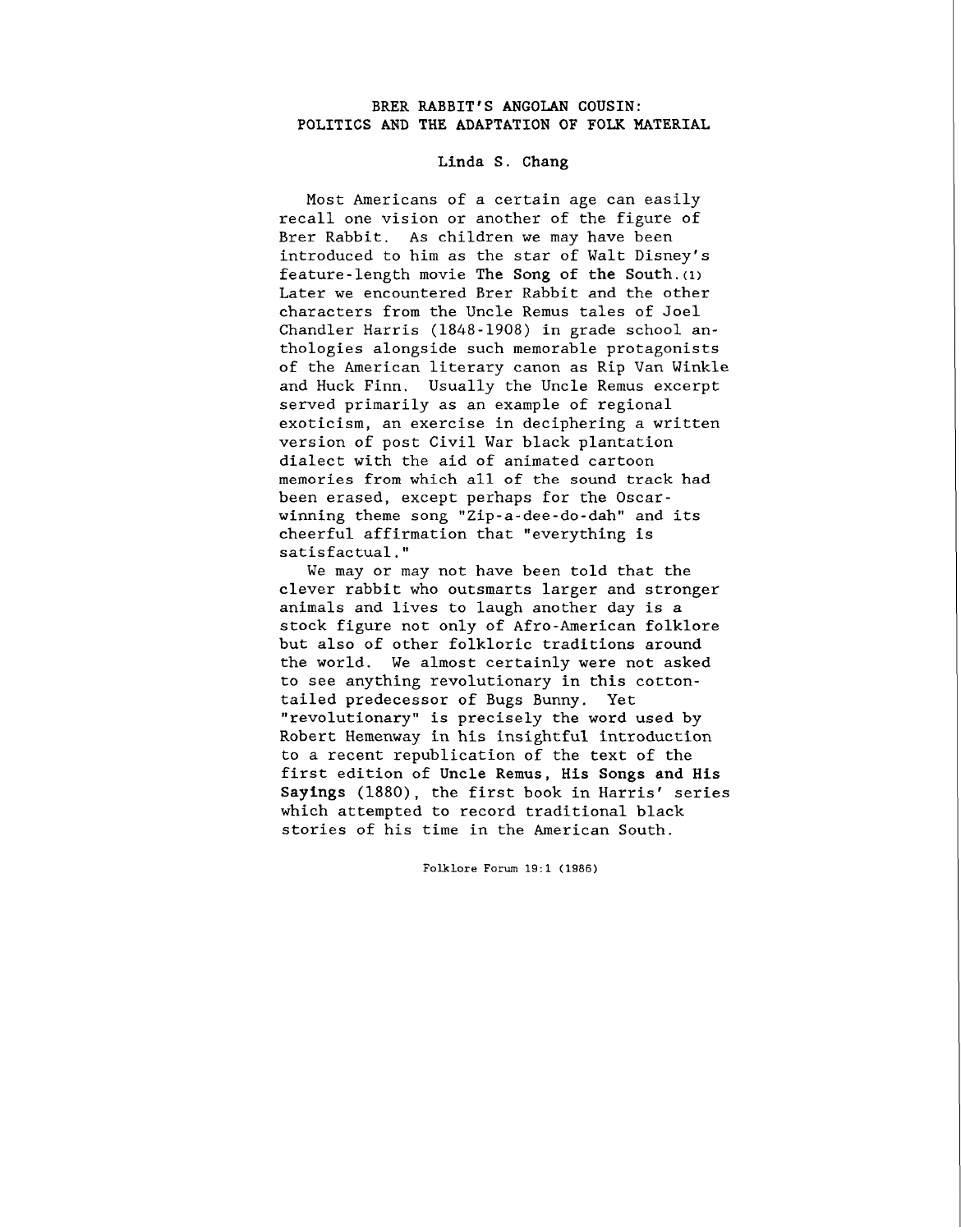The Brer Rabbit tales document one revolutionary turn of events after another. The world of superior force is undermined, but so is the notion that the meek shall inherit the earth; cunning often results in victory, but the trickster can also be tricked. Brer Rabbit exhibits the revolutionary consciousness necessary to survive in an oppressive system. ... What is certain is the need to improvise, to hang loose, stay cool, avoid sticky situations, shun rigid interpretations of events. Brer Rabbit shows that anarchy undermines all systems which mask reality. His lessons inculcate a revolutionary consciousness because they teach that one never has to accept limitations on the self, that one can never be denied the radical possibilities of being human (1982:29).

Another revolutionary vision of the figure of the trickster rabbit is Angolan writer Manuel Pedro Pacavira's didactic utilization of the folktale of the hare and the leopard in his 1979 historical novel Nzinga Mbandi. $(z)$  Like the Brer Rabbit tales, Pacavira's version of an Angolan story is elaborately framed. A griotlike narrator sketches a scene in which the young Nzinga (1582-1663), who will one day lead her people in armed struggle against the Portuguese, is part of group of women clustered about a female storyteller whose tale we are invited to overhear. In a lively tale complete with extensive dialogue and sound effects, a hare on his way to bring home a sackful of calabashes from the fields encounters a leopard along the way. The leopard, a traditional figure representing an enemy who hides his claws and pretends to be a friend, casts doubts on the hare's ability to carry so much, and the hare retorts by betting the leopard he could carry even him. Eager to call his adversary's bluff, the leopard enters the sack, whereupon the hare ties the mouth of the sack and bludgeons the leopard to death, adding that if he did not kill the leopard first, the leopard would soon have killed him. As the hare delivers the final blows, a breathless messenger appears urging the women to take cover since a war with the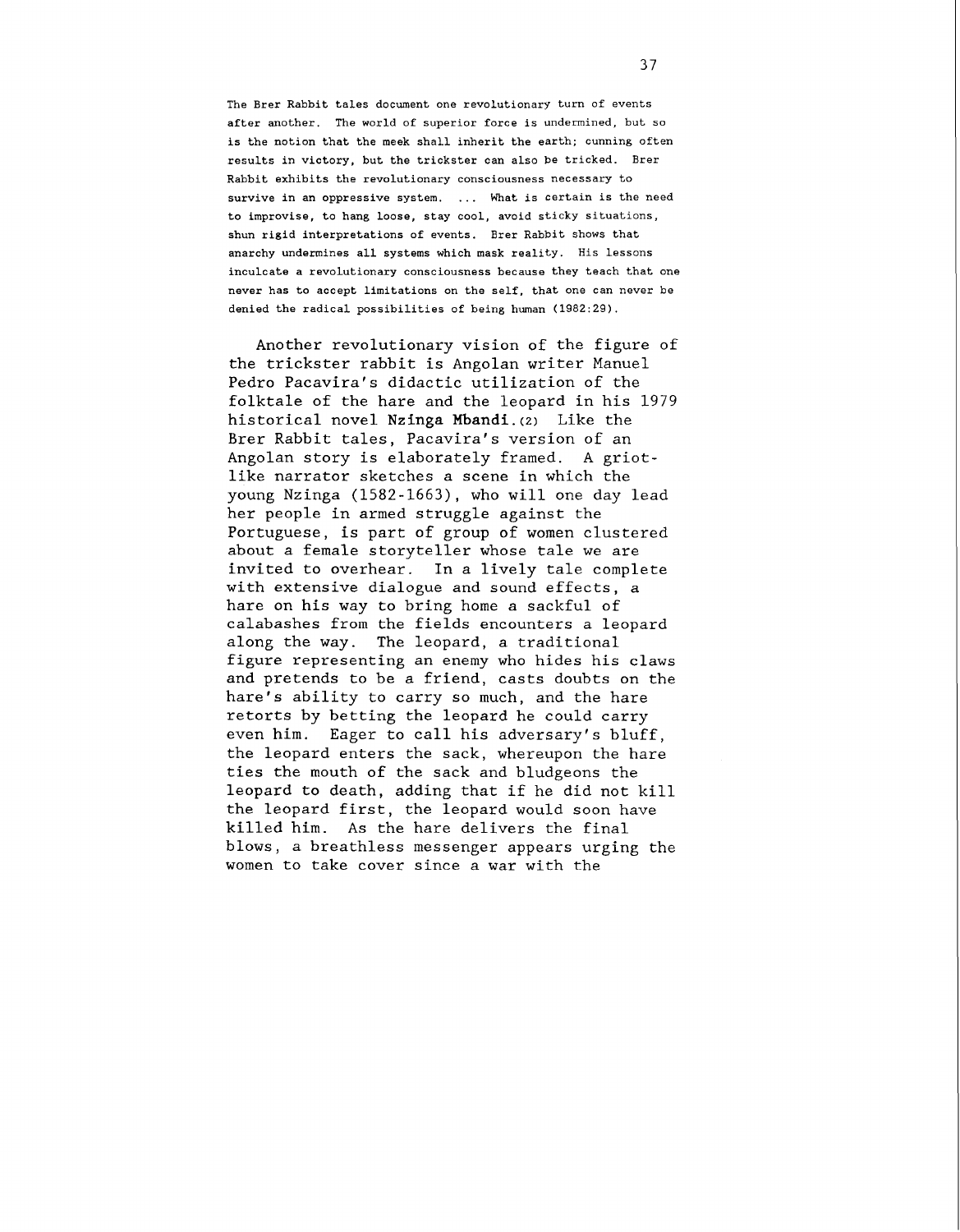Portuguese is beginning (1979:72-75). Nzinga chooses instead to join the men who will organize the resistance movement, clearly evoking the twentieth century context of Angola's war for independence which took place during the 1960's and 1970's.

In a list of bibliographic sources at the end of this novel, Pacavira cites a recent Portuguese edition of a collection of Angolan folktales gathered from native informants during long years in that country by the Swiss ethnologist Heli Chatelain, and originally published in Kimbundu and English in 1894 for the American Folk-Lore Society. Chatelain's collection includes a very similar story of a hare and a leopard; although the dialogue is somewhat less elaborated here, there are few differences in the plot. In Chatelain's version, the hare carries a basket rather than a sack, agrees to let the leopard beat him if he drops the basket, and kills the leopard with an axe rather than a club. The most important distinction may be the final line of the version collected by Chatelain. After killing the leopard, the hare returns home and eats him.

Even a carnivorous hare like Brer Rabbit wouldn't do that, for within the allegorical framework the consumption of an adversary which is neither in man's normal diet nor that of the animal in question smacks of cannibalism. Cannibalism was an issue almost as sticky as the Tar Baby in the case of Nzinga, so the interruption of the tale by the messenger was particularly opportune for Pacavira. There is no question that Nzinga practiced cannibalism. This and other bloody rituals including human sacrifice and infanticide were adopted by Nzinga during her association with the warlike Imbangala and subsequently carried over into the military units of her own Mbundu tribe. Such practices not only horrified the Europeans of her day, but also entered their chronicles as a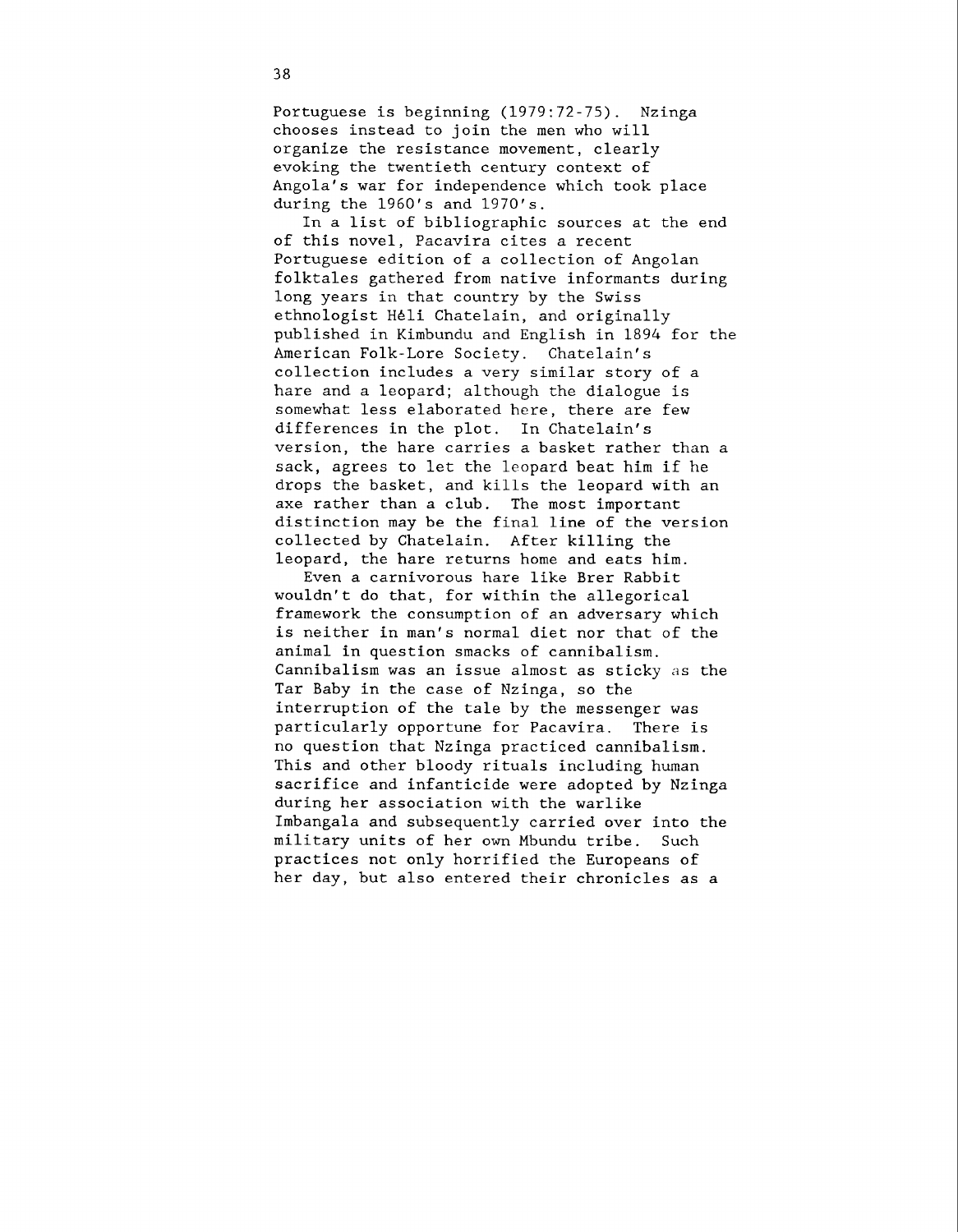strong argument for their own moral and ethnological superiority, which in turn provided a convenient justification for the master/slave relationship which eventually became the norm in colonial Angola. **(3)** 

In a recent interview, I asked Pacavira why he had not included the eating of the leopard in the version found in his novel. He replied, quite simply, that the story was no longer being told that way. $(4)$  On the one hand, this suggests an Angolan evolution in the folktale away from the motif of cannibalism, a pattern paralleled in the evolution in Afro-American trickster rabbit tales. In terms of the version in **Nzinga Mbandi,** however, the question does not necessarily end there, since elswhere in the book Pacavira used whatever pre-twentieth century sources were available to him to give increased authenticity to his historical novel. In that context, the decision to update available historical material in this particular case may indicate the involvement of other considerations in the omission of the cannibalistic conclusion of the tale of the leopard and the hare. The European perception that cannibalism marked those who practiced it as somehow sub-human was ironically closely akin to the rationale that seems to have governed the use of this custom by the Imbangala and by those who copied their techniques. As Joseph Miller (1976:244) explains in his book on state formation among the early Mbundu, cannibalism was "a favorite means of describing non-human outsiders in cultures all over the world," and most Central African authorities followed a pattern which has appeared in numerous other times and places by committing "deeds strictly forbidden to normal humans" in order to establish themselves as something more than human and therefore fit to rule normal people. The Imbangala carried the strategy a step farther, encompassing all of the warriors of the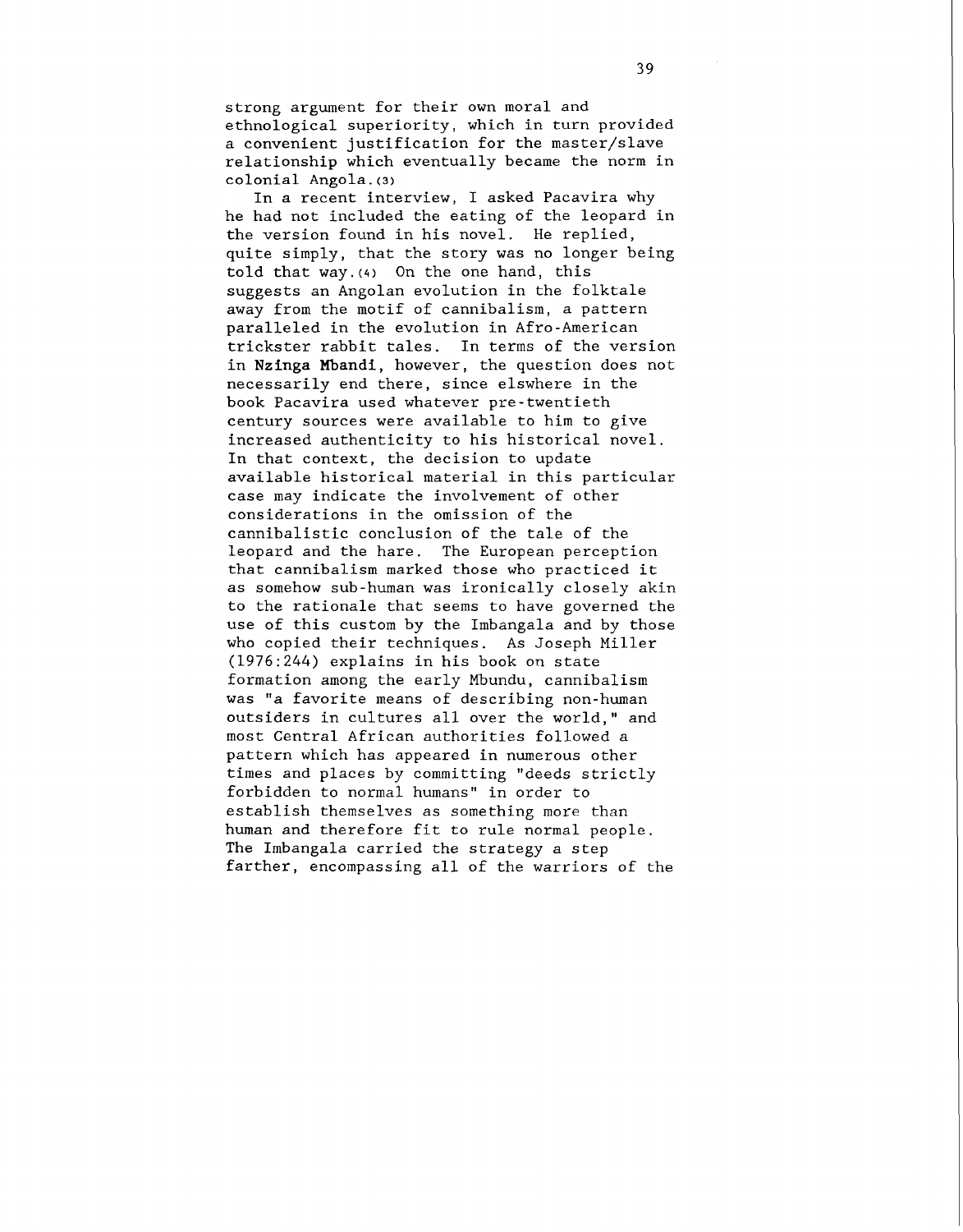kilombo, or war camp, within the status of nonhuman/"superhuman". On the one hand, this strategy allowed them to be perceived as invincible, both in their own eyes and in those of their enemies. On the other, it strengthened discipline within the war bands and provided a strong incentive for valor in battle, since mortality or flight could be attributed to failure to fulfill the laws and rituals which guaranteed invulnerability, and could result in fallen or cowardly warriors being eaten by their comrades in order to purify the camp.

The cannibalism of the Imbangala also served other purposes, but it is to this one, to this strategy of setting the ruler apart from his or her people and one warring group apart from all others, that I would like to call attention. $(5)$ In a particular time and place it served the Imbangala, and later Nzinga's own troops, well. Yet because the novel Nzinga Mbandi is not primarily a novel of time and place, but rather a modern-day evocation of native Angolan resistance against the Portuguese, in which Nzinga serves more as protoheroine that as protagonist, it was politically appropriate for Pacavira to deflect attention from this particular aspect of sixteenth century warfare. Indeed, the entire thrust of Pacavira's novel is to accentuate the closeness of Nzinga to her people and the alliances effectuated by her in the course of her efforts to oust the Portuguese, and to thereby portray the resistance movement as a common cause which throughout Angola's history had bound together people of courage and foresight despite their differences of ethnicity, class and sex.

In order to be successful, the independence movement needed not only to reconcile tribal and class differences, but also to find ways in which to bring the women of Angola effectively into the movement for independence and the subsequent push for national reconstruction.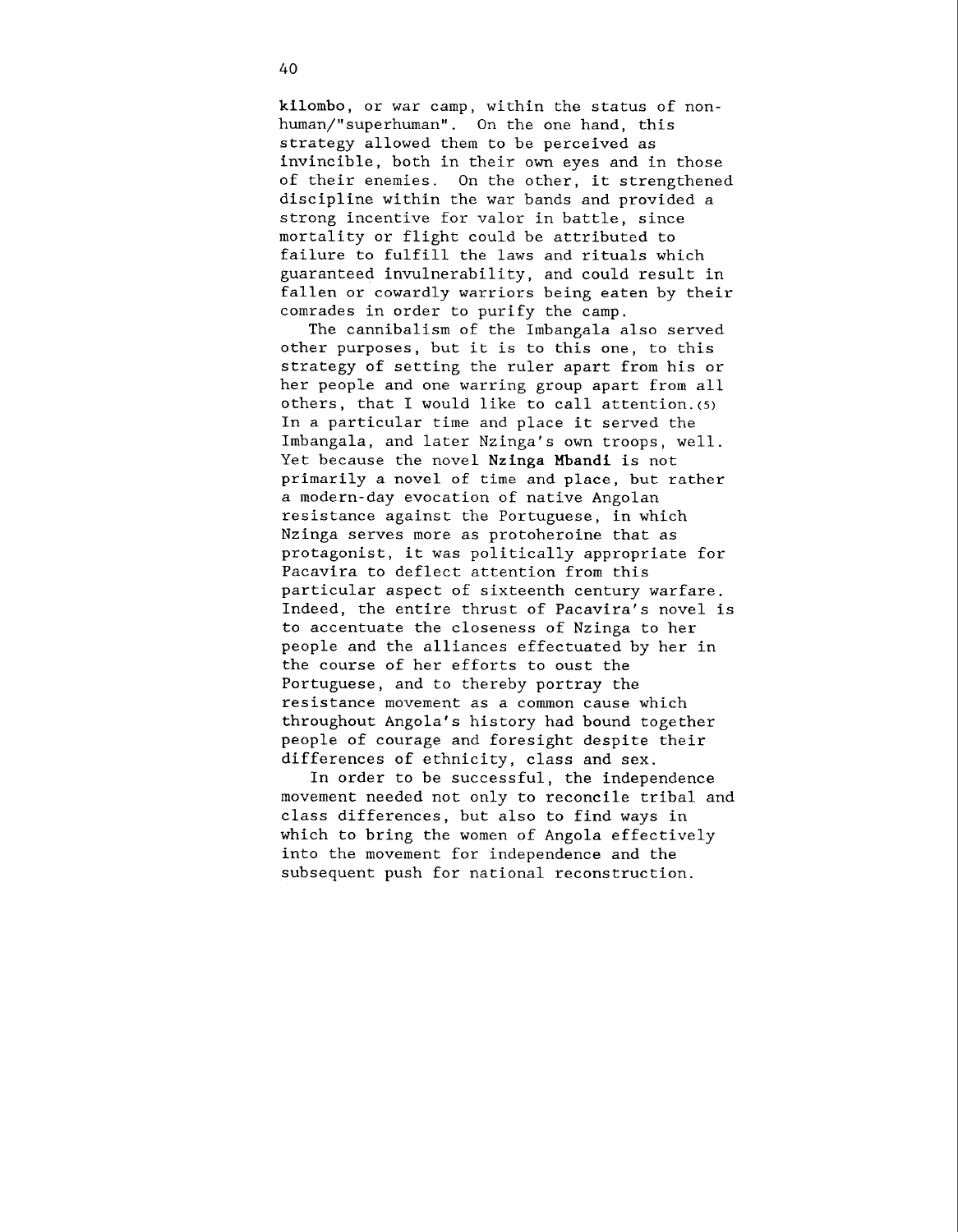The figure of Nzinga Mbandi, the warrior-queen, lent itself well to this end, and the framing of the rabbit tale in the novel is as illuminating an example of twentieth century political influences as is the avoidance of the cannibalistic conclusion. **(6)** The chapter in which the tale appears opens with the narrator's description of the Mbundu people feverishly preparing their fortifications for war. So great is the intensity of their spirit, we are told, that "se oferecem at6 filhas-de-mulher. Como não ha nestes momentos nem servos, nem senhores, nem nada. Não pode haver. Os rancores de parte." ("even daughters-of-women offer themselves. Since in these moments there are neither servants, nor masters, nor anything. Nor can there be. Animosities laid aside.") (Pacavira 1979:72). Pacavira then depicts the adolescent Nzinga among a group of women who are doing traditional female tasks as they listen to the story, which is told by a woman and is thereby shown to be her story as well as that of the male hare and the male narrator of the novel as a whole. As a result, when Nzinga joins the men at the end of the tale, she assumes for both her people and her sex the challenge to assert themselves with courage and intelligence. This additional nuance given the moral of the tale is an example of the sort of felicitous improvisation which is a stock-in-trade of both the clever rabbit figure himself and the traditional African storyteller, and to which contemporary Angolan writers like Pacavira have had recourse in their attempts to forge a new national identity combining the modern and the traditional.

Joel Chandler Harris' handling of Afro-American trickster rabbit tales was similarly governed by his particular socio-political vision, that of a white southerner coming to terms with the ideological flux of the Reconstruction period. Although Harris was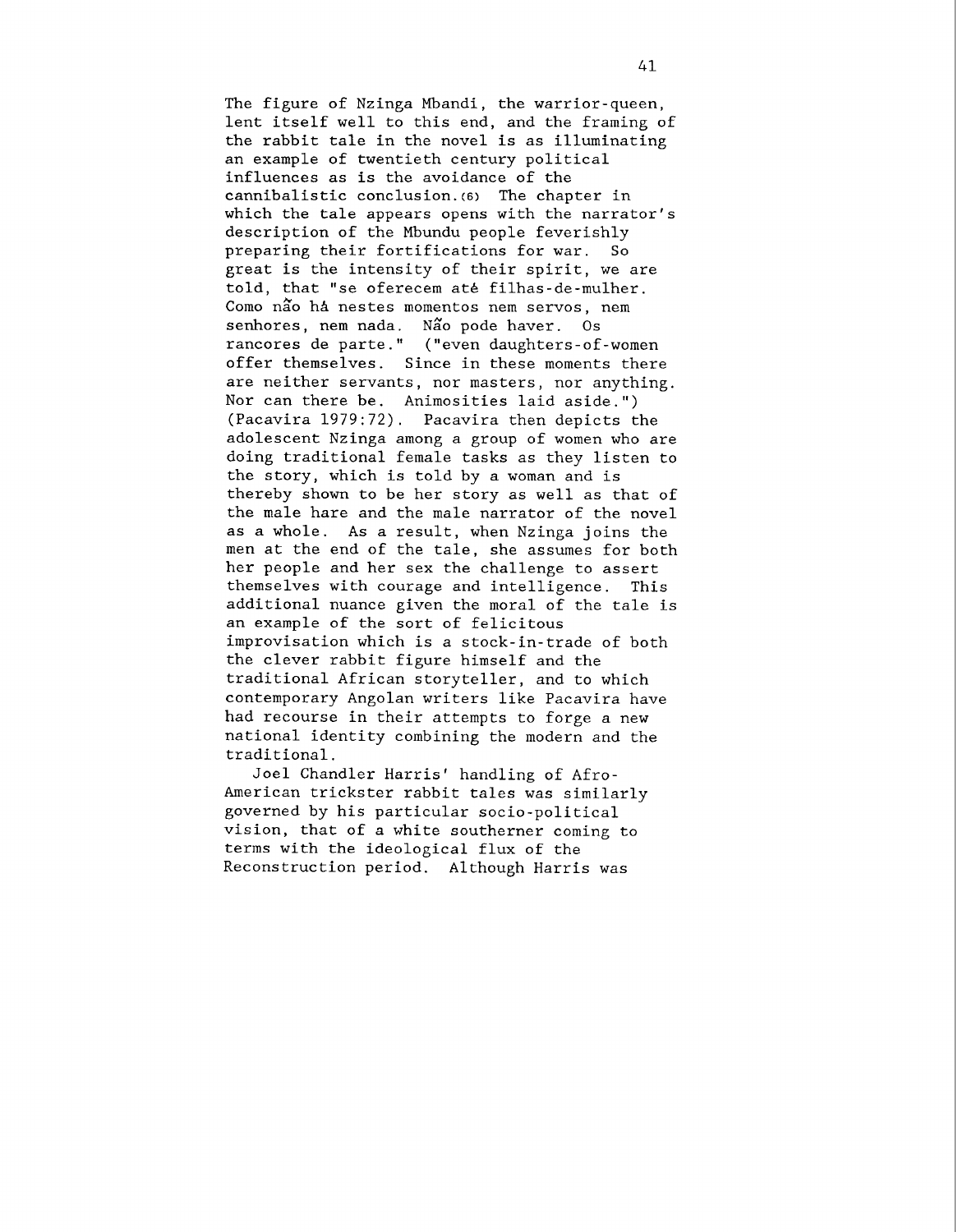always adamant in his claims that none of his tales were invented, or as he put it "cooked" (Harris 1918:157), his role obviously included an editorial function, not only in the framing of the tales within the commentaries of Uncle Remus and the little white boy, but also in the selection of the variant he judged "most characteristic," and in the artistic skill required to recreate stories from notes taken while or even after hearing them. This was accomplished in such a way as to result in a fairly homogenous collection of tales despite a large number of different oral informants.(7)

To illustrate the extent of Harris' own literary adaptation of the folktales themselves as they appeared in print (disregarding the frame for the moment), Stella Brewer Brookes (1950:39-40) quotes the following note sent to Harris by a black correspondent in Senoia, Georgia:

Mr. Harris I have one tale of Uncle Remus that I have not seen in print yet. Bro Rabbit at Mis Meadows and Bro Bare went to Bro Rabbit house and eat up his childrun and set his house on fire and make like the childrun all burnt up but Bro Rabbit saw his track he knowed Bro Bare was the man so one day Bro Rabbit saw Bro Bare in the woods with his ax hunting a bee tree after Bro Rabbit spon howdy he tell Bro Bare he know whare a bee tree was and he would go an show and help him cut it down they went and cut it an Bro Rabbit drove in the glut [wedge] while Bro Bare push his head in the hole Bro Rabbit nock out the glut and cut him hickry. Mr. Harris you have the tale now give it wit I never had room to give you all can finish it (Harris 1918:197-98).

Brookes follows Harris' daughter and biographer Julia Collier Harris in asserting that this scanty outline was the basis of the story which appeared in the first Uncle Remus book under the title "The End of Mr. Bear" (Harris 1918:197). Florence Baer (1980:53) disputes this, noting that the outline is described as being sent to Harris in 1881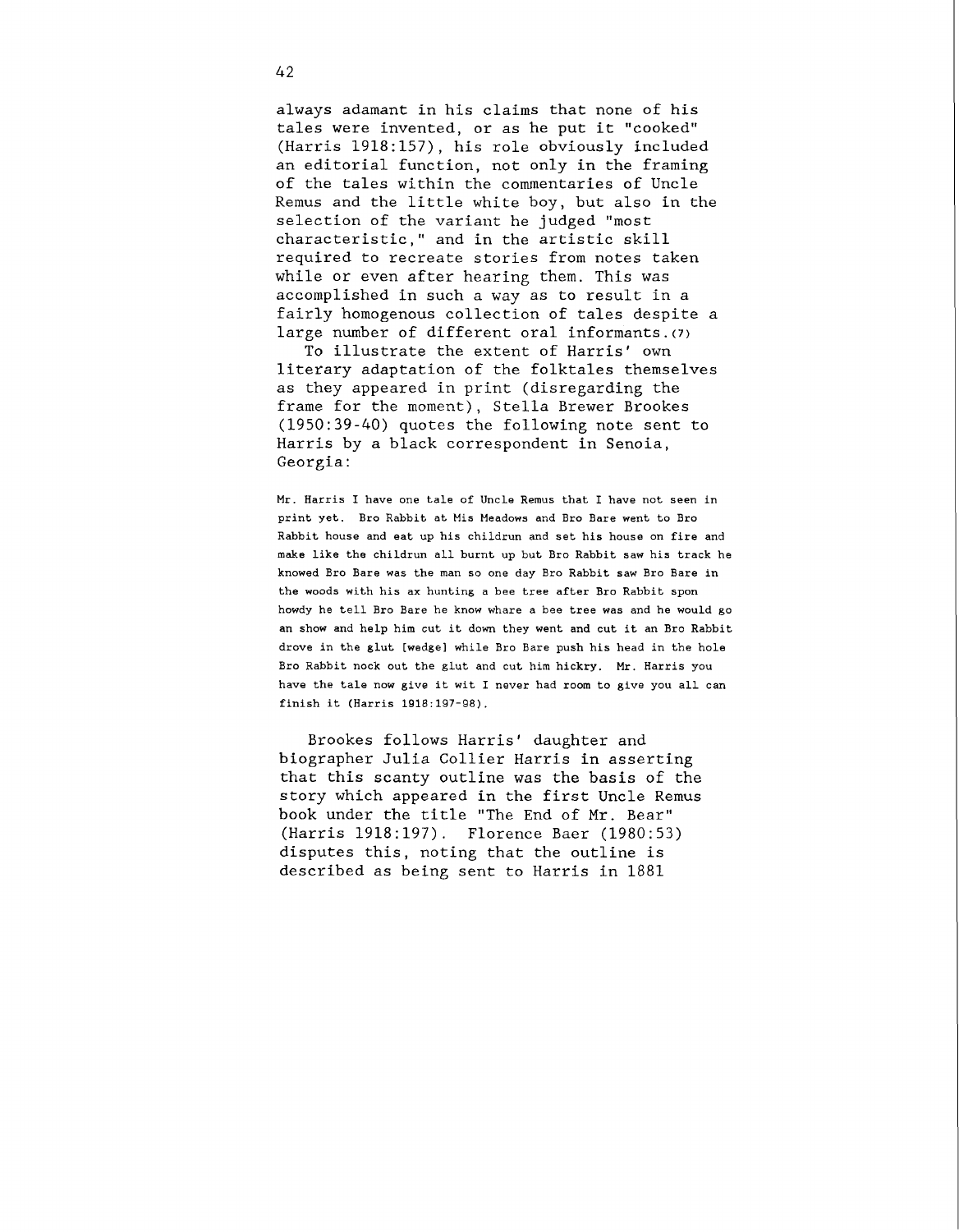whereas "The End of Mr. Bear" was published in 1880, and reminding her readers chat Harris solicited such outlines to remind him of tales he had heard earlier or for use as an entry to local black storytellers. Actually, the sketch just cited is described by Julia Harris (1918:197) as precisely a response to such solicitations, and as "characteristic of the form in which many of the legends came to their 'compiler.'" While Julia Harris may have been mistaken regarding the date of her father's initial contact with a particular tale, she was familiar with the way in which he worked, and obviously wished to indicate that his contribution with respect to the tales themselves went beyond mere compilation and the addition of the Uncle Remus frame. Regardless of how much of that contribution was realized at the writer's desk and how much amid the give and take of a circle of storytellers, it remains of interest for this study to note the simultaneous existence in the Afro-American folk stream of a variant which is distinguished from that published by Harris not only with respect to length and literary style, but also in the extent and nature of the violence it contains.

In the Senoia version, Brer Rabbit seeks revenge upon Brer B'ar after the latter has eaten the rabbit children and burned his house, and the conclusion of the tale leaves the bear clearly dead. In the Harris version we are told only that due to what had happened between them earlier (this tale appears near the end of the collection), "dey wa'n't no good feelin's 'tween Brer Rabbit en ole Brer B'ar." Furthermore, the "end" of the title is not necessarily death, but an inconclusive fate which lingers on beyond the end of the tale. After convincing Brer B'ar to put his head in a hole in the tree, Brer Rabbit stirs up the bees nest below. The bear's head becomes so swollen from bee-stings that he is unable to withdraw it, leaving Uncle Remus to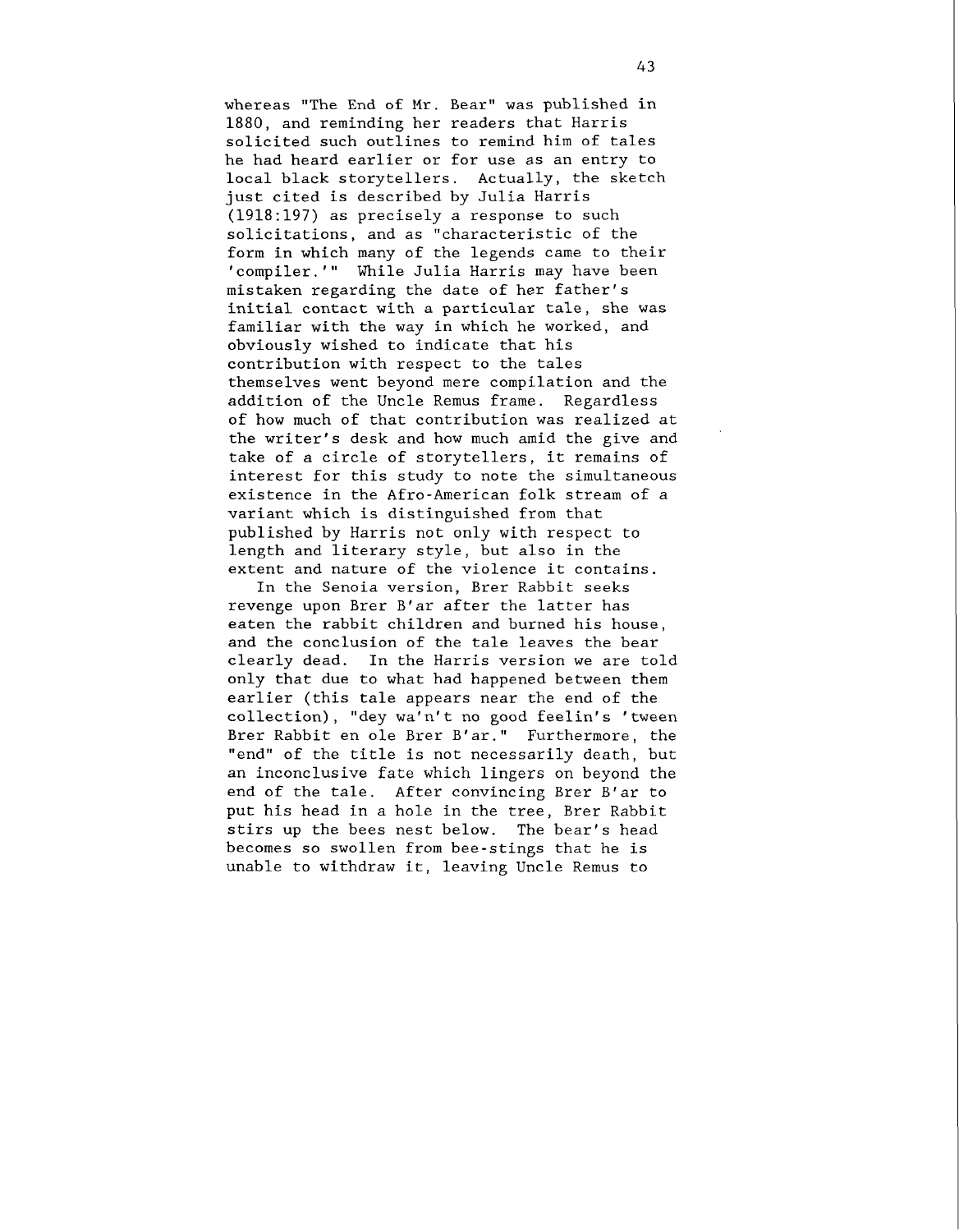close the tale as follows: "But dar ole Brer B'ar hung, en ef his head ain't swunk, I speck he hangin' dar yit--dat w'at I speck" (Harris  $1982:136$ .

It is worth pointing out that in adapting folklore to the political propensities of their literature (whether this involved selection of variants or actual changes in a given variant), Harris and Pacavira were working from folk traditions which were in some respects similar. Harris wrote some of his animal stories in the voice of a fictional character named Daddy Jack who spoke the "Gullah" dialect typical of the coastal rice plantations and of the Sea Islands of the South Atlantic States. A late nineteenth century work on plantation society describes the word "Gullah" as "very probably a corruption of Angola, a country of West Africa, shortened to Gola ... from which a great many negroes were brought to this country in the days of the slave trade" (Williams **1895:xi).** 

In addition, Harris was familiar with Heli Chatelain's work, and while he did not use the tales collected by Chatelain as the basis for any Uncle Remus stories, he did recognize in some of those tales an affinity with ones he had collected in the American South. Speaking of the stories that made up the fifth book in the Uncle Remus cycle (1905), Harris observed in a 1903 letter to James Whitcomb Riley:

**I had in my notebook a number of unverified outlines of stories, which I had thrown aside. But some one sent me a copy of Heli Chatelain's book on Angola, and in that I have verified every outline that I had practically thrown away. The book lay about the house for months and months before I opened it, and then I found what a treasure I had discovered (Harris 1918:488).** 

As Baer has pointed out, "the letter implies that there were a large number of tales involved when in fact only three of the stories told by Uncle Remus in Told by Uncle Remus have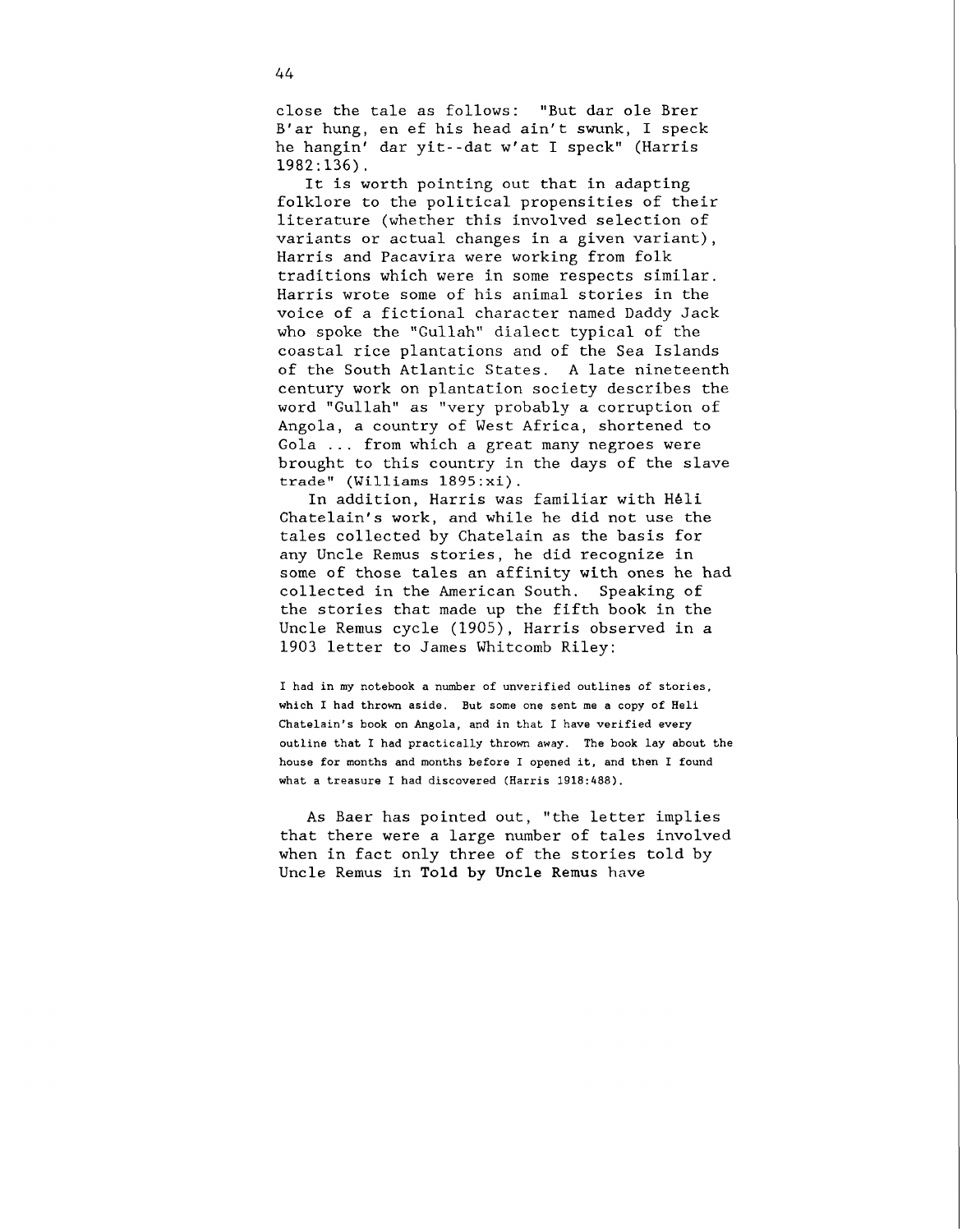analogues in Folk-Tales of Angola" (1981:192). One of these three Told by Uncle Remus stories is "How Wiley Wolf Rode in the Bag." This tale opens with a cautious truce in force between Brer Rabbit and his old enemy, Brer Wolf. They live on opposite sides of the road ("not close nuff fer ter quoil 'bout de fence line" [Harris 1905:44]), but they pay each other formal social calls and their children play together. At his father's request, young Wiley Wolf introduces a game in which the youngsters take turns pulling each other around in a bag, and later tying each other in the bag. Wiley has been told that eventually he is to tie young Riley tightly in the bag and then return home. Brer Rabbit, however, happens along and sees through Brer Wolf's plan. He has his own son tie the bag tightly on his turn and sends him home. Returning from work, Brer Wolf sees the bulging bag in which his son has fallen asleep, believes it to contain Riley Rabbit, carries it home and plops it into a pot of boiling water.

Baer finds an Angolan analogue for this story in Chatelain's tale "The Young Leopard and the Young Goat" (1894:191-95). While there are a number of plot differences, the game in this tale is similar to that in the Uncle Remus story. At the end, however, the young goat himself (although at the instigation of his father) kills his playmate, knocking his head with a staff after tying him in the bag. The father leopard arrives, carries the bag home, and puts it in the pot. Chatelain's version, however, does not end there. The young goat hides in the leopard's house, and further tricks the leopard into eating his own son, reveals what he has done and then escapes.

Although it is not mentioned by Baer, the Chatelain collection also contains another analogy to the Wiley Wolf tale--the very rabbit tale used by Pacavira. The principal correlations between the Chatelain rabbit tale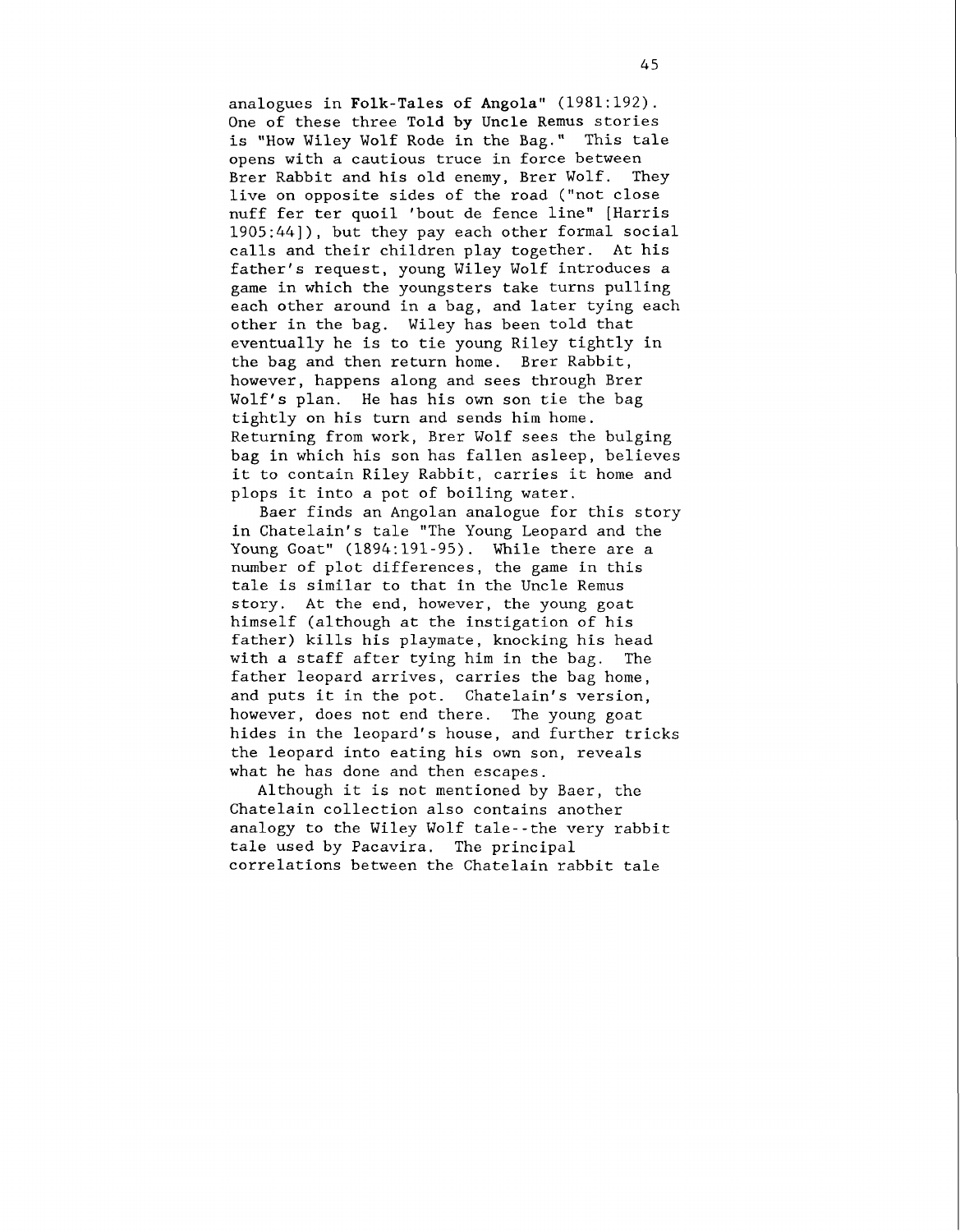and the Wiley Wolf one are that a stronger species is tricked by a rabbit into allowing himself to be tied into a basket/bag, resulting in death or presumed death for the stronger species. The involvement of an **innocent** second generation of briarpatch peers in the Harris version significantly colors the ideological implications of Harris' tale. (The young goat of Chatelain's playmate tale, it should be noted, is as much a deadly trickster as his father.) Uncle Remus, Harris' mild and minstrelly narrator, seems to find in the death of Wiley Wolf only another hilarious prank of Brer Rabbit, but separated from its narrative frame this tale can be seen as a negative analogue of the Golden Rule (try to do others in and they may do you in) mixed with a warning to keep a sharp eye out for trouble, rather than a mere triumph of cleverness over brute strength. The Uncle Remus frame may have served to distact white readers from the full implications of this folk parable of Reconstruction days, but the core story, when compared to the Angolan version collected by Chatelain, remains as evidence that the "folk" were themselves quite adept at adapting their tales to the needs of a particular time and place.

Pacavira's trickster rabbit differs from both his cannibalistic cousin of the  $1880's$ , Chatelain's hare, and from his Afro-American cousin of that same period, Brer Rabbit. Brer Rabbit's aggressiveness, while still quite evident to those who chose to see it, was somewhat blunted not only by Harris' adaptation of the tales to serve the socio-political cause of post Civil War reunification, but also by the fact that the survival tactics of the original tellers had changed during the course of the American experience. The hare in **Nzinga Mbandi,**  willing to strike a deadly blow based on historical enmity, and framed by Pacavira in a context of unity among underdogs, is likewise a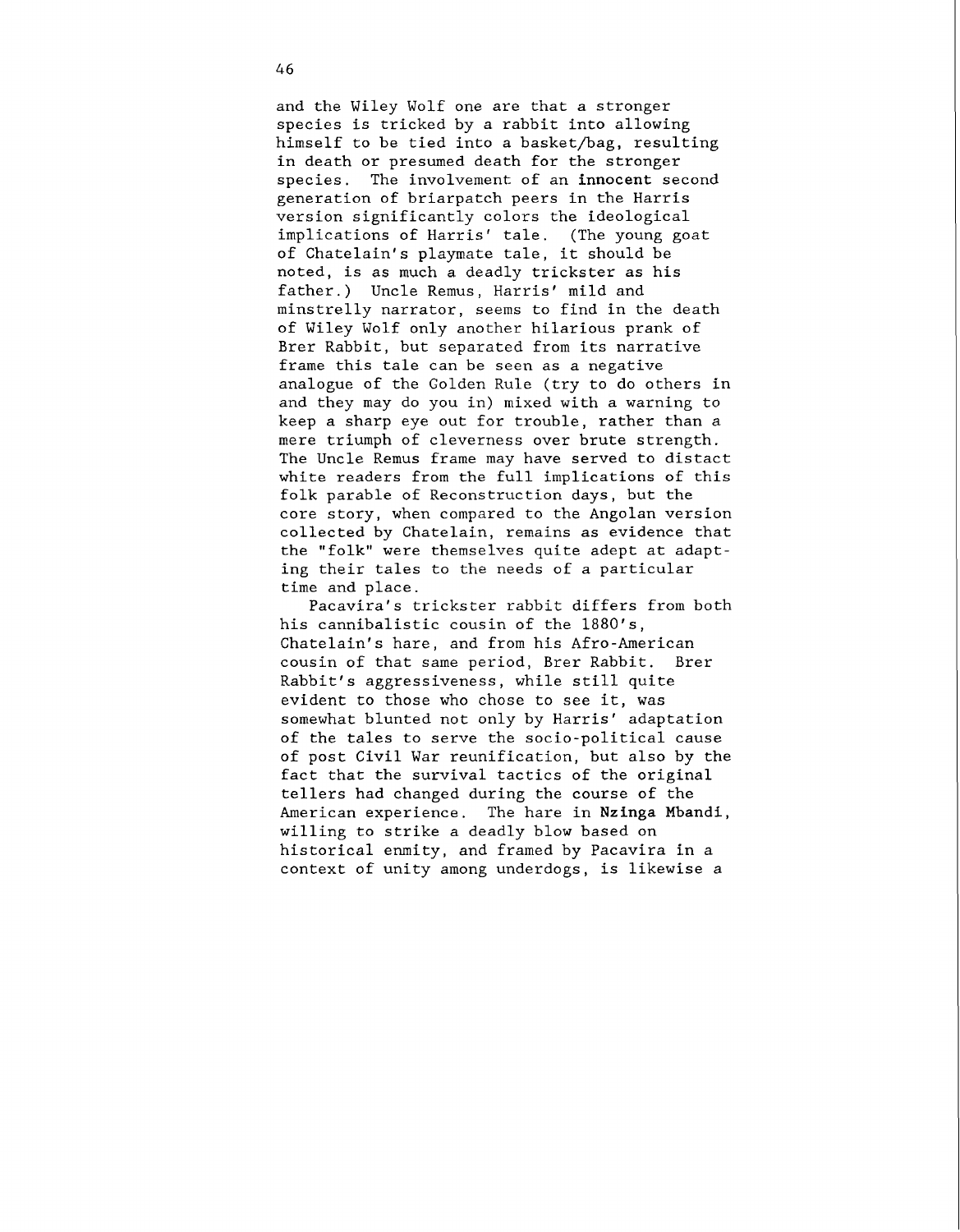reflection of a particular socio-political situation: one which combined revolution against one enemy with the simultaneous and resultant need to reconcile other animosities. The flexibility of these tales, shaped by the distinct yet parallel experiences of slavery and colonialism, is shown in their literary adaptation by two very different writers in the service of two different ideologies: Joel Chandler Harris, who tempered their grimmer side to make black liberation seem less threatening to himself and his white audience, and Manuel Pedro Pacavira, who wove his country's folklore into a blatant banner of national revolution.

## **NOTES**

1. This film was first released in 1946 and played for some twenty years before being shelved due to criticism of the narrator, Uncle Remus, as a racial stereotype. It was re-released in 1980, the centennial of the publication of the first Uncle Remus book, to large multi-racial crowds (Hemenway 1982:7,8).

2. Manuel Pedro Pacavira was born in 1939 in Golungo Alto, Angola, an area in which the memory of Nzinga is especially strong. He was active in the struggle for independence from Portugal and wrote most of Nzinga Mbandi and an earlier collection of stories, Gentes do Mato (1974) while serving in various colonial prisons. Elected a member of the Central Comnittee of the MPLA (Popular Movement for the Liberation of Angola) in 1974, Pacavira has served in various political and administrative capacities since independence, and is currently Angola's ambassador to Cuba.

3. These practices related to what was then known as the "Law of the Jaga" are detailed in the accounts of Cavazzi, a Capuchin missionary who knew Nzinga in the final years of her life. Gerald Moser (1976) has summarized the conflicting versions of Nzinga given in this and other important sources in a very useful but unfortunately not readily available article, "Queen Nzinga in Fact and Fiction." Some modern writers, especially those emphasizing the achievements of the Portuguese in Africa, continue to voice the traditional association between cannibalism and morality in juxtapositions such as the following description of Nzinga: "Her morals were not doubtful: they were non-existent. She enjoyed eating human flesh, and made sure that there was plenty of it for her to eat" (Egerton 1957:49).

4. Manuel Pedro Pacavira, personal interview, 17 April 1986, East Lansing, Michigan.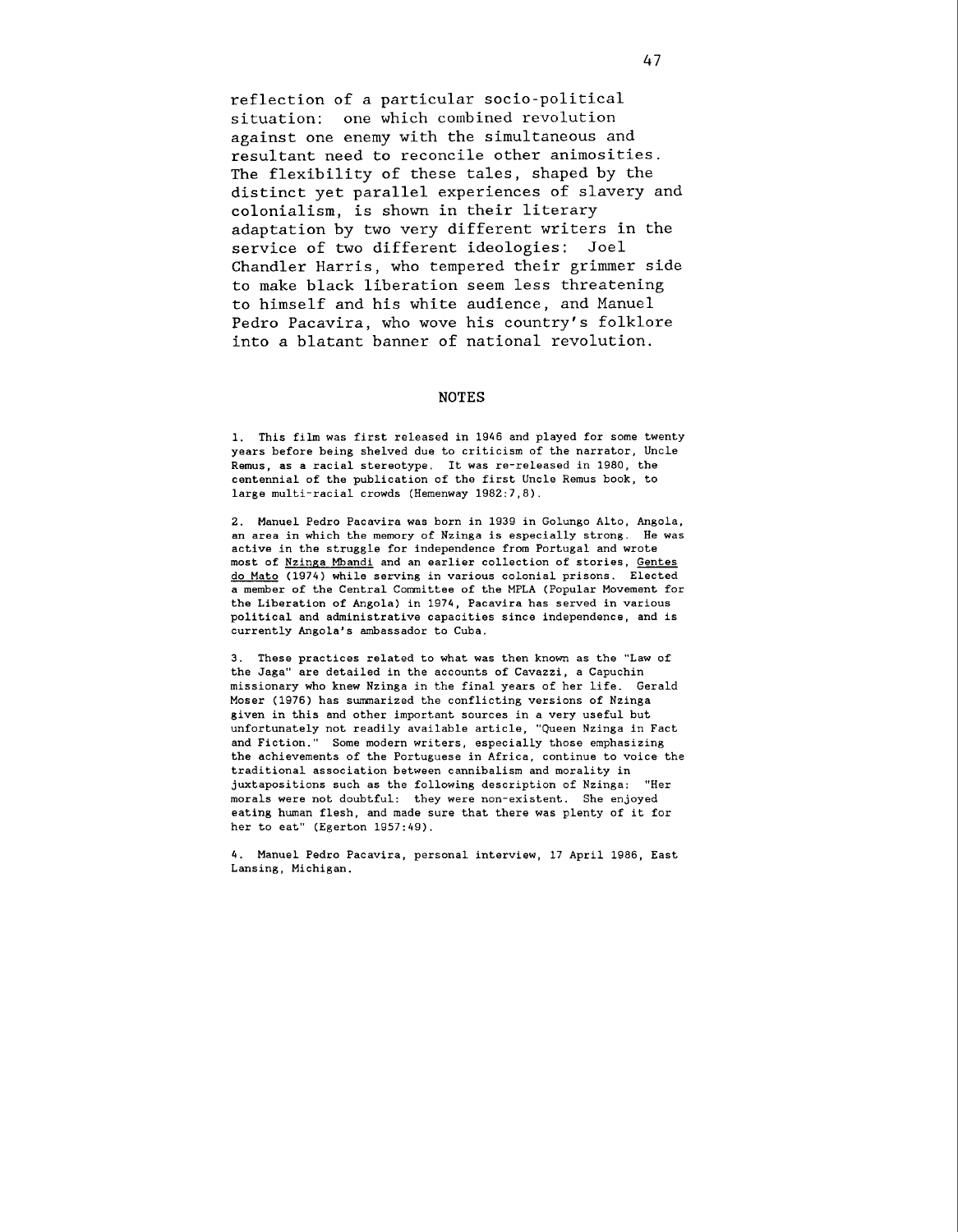5. For example, ritual consumption of specified portions of the bodies of slain adversaries (usually the head and the heart) was related to the warriors' desire to tame the spirits of their opponents, and human sacrifices followed by cannibalism on the occasion of the installation of a new Imbangala king "demonstrated the ruler's powers of life and death over his people" and tested the chief's own control over the spirits which governed a sacred weapon associated with his mandate (Miller 1976:247-48). Miller also notes that both the Imbangala and the Europeans exaggerated the extent of cannibalism practiced. Much of the European exaggeration resulted from a failure to recognize the broad nature of the Kimbundu word for "eat" which the Mbundu used to describe not only consumption by the Imbangala, but also such concepts as capture, appropriation of possessions, or incorporation of captives into the war band (Miller 1976:249).

6. Marga Holness notes in the introduction to a volume issued by the Organization of Angolan Woinen (OMA): "The social transformations set in motion since the armed struggle was launched in 1961 have been intrinsic to the process of nation-formation. One such transformation was the uniting of women and the measures taken to ensure their advancement first in the struggle against colonialism and subsequently in the stuggle for national reconstruction" (1984:12,13). Holness refers to Nzinga as an early heroine of the resistance (1984:14), as does Ruth Neto, National Coordinator of the **OMA** in the Report of the National Committee of the OMA to the Congress of that organization (1983) cited in the same volume (1984:86). The extent to which a full incorporation of women into the political life of the country was an important part of the MPLA agenda can be seen in the opening speech of President Jose Eduardo dos Santos at that same Congress (1984:77-83). and in the earlier attention given some of the problems of women's status by the late President Agostinho Neto (1984:56-57).

7. Julia Harris (1918:155-56); Joel C. Harris (1982:39). What Harris considered "characteristic" may be surmised not only from the figure of Uncle Remus, "who has nothing but pleasant memories of the discipline of slavery" (Harris 1982:47), but also in Harris' comnentary in the same introduction on a variation of the tale of the Hare and the Tortoise in which he finds that story "thoroughly characteristic of the negro" because "It is not virtue that triumphs, but helplessness; it is not malice but mischievousness" (1982:44). The aggressive nature of the rabbit tales which form the core of the Uncle Remus stories, rationalized by Harris as mere mischief, is incisively confronted in Bernard Wolfe's article on "Uncle Remus and the Malevolent Rabbit: 'Takes a Limber-Toe Germnun fer ter Jump Jim Crow. "'

## REFERENCES CITED

Baer, Florence

- 1981 "Joel Chandler Harris: An 'Accidental' Folklorist." Critical Essays on Joel Chandler Harris. Comp. and Intro. R. Bruce Bickley, Jr. Boston: G.K. Hall.
- 1980 Sources and Analogues of the Uncle Remus Tales. Folklore

48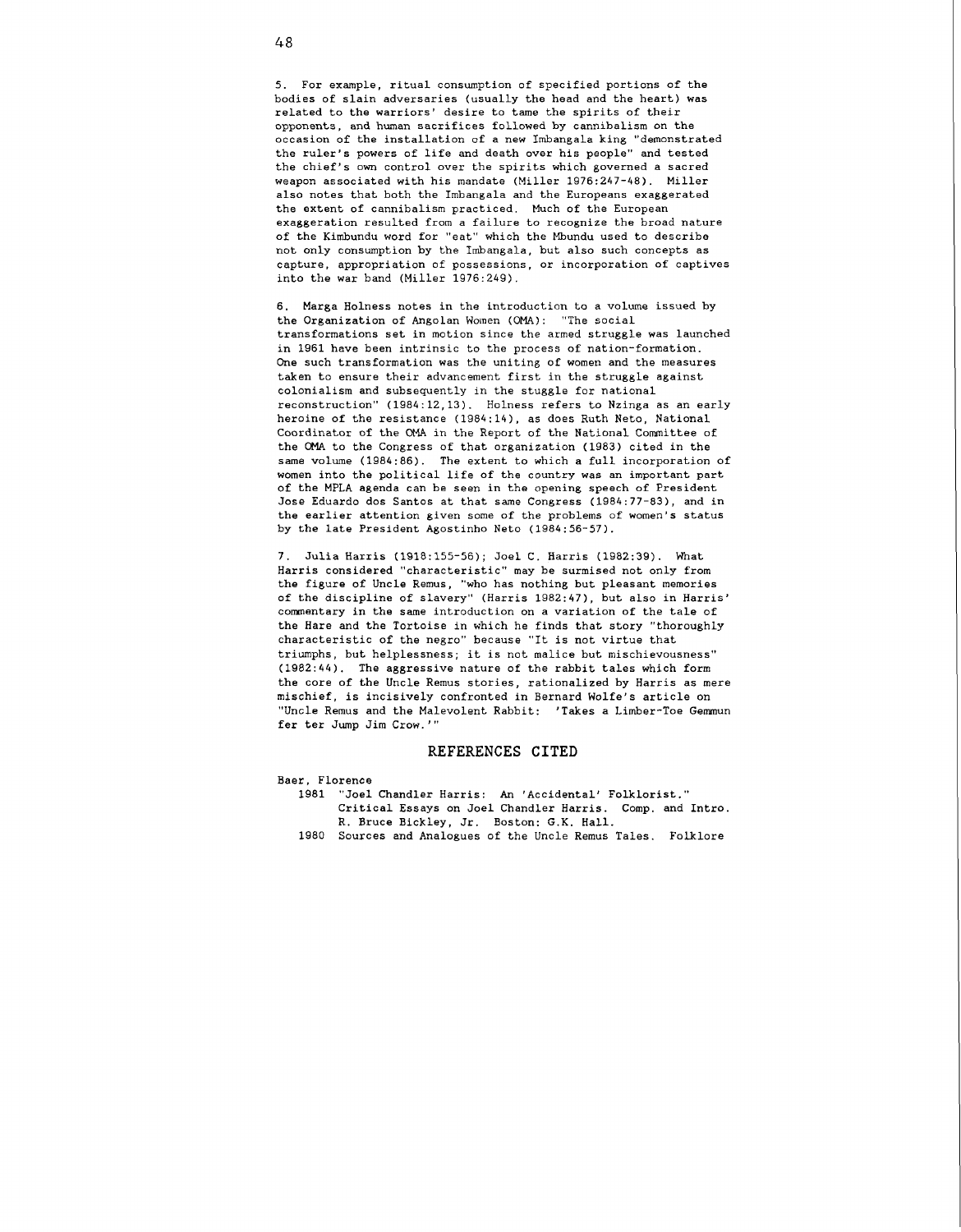Fellows Communications 228. Helsinki: Suomalainen Tiedeakatemia.

- Brookes, Stella Brewer
- 1950 Joel Chandler Harris--Folklorist. Athens: U of Georgia Press.
- Cavazzi de Montecàccolo, Pe Joâo Antônio
	- 1965 Descrição Histórica dos Tres Reinos do Congo, Matamba e Angola. Trans, and ed. Pe Graciano Maria de Luguzzano. 2 vols. Lisboa: Junta de Investigações do Ultramar. Trans. of Istorica Descrizione de trè Regni, Congo, Matamba e Angola. Bolonha, 1687.
- Chatelain, Hėli, comp. and ed.<br>1964 Contos Populares de A
	- Contos Populares de Angola: Cinquenta Contos em Quimbundo. Portuguese ed. and prologue, Fernando de Castro Pires de Lima. Portuguese portion trans. from the English, M. Garcia da Silva. Lisboa: Agencia-Geral do Ultramar.
	- 1894 Fifty Tales, with Ki-mbundu Text Literal Translation Introduction, and Notes. English portion trans. from Kimbundu, H. Chatelain. Memoirs of the American Folk-Lore Society, I. Boston and New York: Houghton.

```
Egerton, F. Clement C.
```
- 1957 Angola in Perspective: Endeavour and Achievement in Portuguese West Africa. London: Routledge **6** Kegan Paul. Milwood [N.Y.]: Kraus Reprint, 1973.
- Harris, Joel Chandler
	- 1905 Told by Uncle Remus: New Stories of the Old Plantation. New York: McClure, Phillips **h** Co.
	- 1982 Uncle Remus: His Songs and His Sayings. New York: Penguin American Library. Ed. and Intro. Robert Hemenway. Originally published 1880.
- Harris, Julia Collier
	- 1918 The Life and Letters of Joel Chandler Harris. Boston and New York: Houghton.
- Hemenway, Robert
	- "Introduction: Author, Teller, and Hero." In: Uncle Remus: His Songs and His Sayings by Joel Chandler Harris. New York: Penguin American Library.
- Miller, Joseph C.
	- 1976 Kings and Kinsmen: Early Mbundu States in Angola. Oxford: Clarendon Press.

Moser, Gerald

1976 "Queen Nzinga in Fact and Fiction." Neo-African Literature and Culture: Essays in Memory of Janheinz Jahn. Eds. B. Lindfors and U. Schild. Mainz: B. Heymann.

```
Organization of Angolan Women.
```
1984 Angolan Women Building the Future: From National Liberation to Women's Emancipation. Trans. and Intro. Margaret Holness. London: Zed.

- Pacavira, Manuel Pedro
	- 1974 Gentes do Mato. Lisboa: Africa Editoria.
	- 1979 Nzinga Mbandi. 2nd ed. Lisboa: Edip8es 70. (1st ed., 1975)
- 1986 Personal interview, 17 April, East Lansing, Michigan. Williams, John G.
	- 1895 De Ole Plantation. Charleston: Walker, Evans **6** Cogswell.